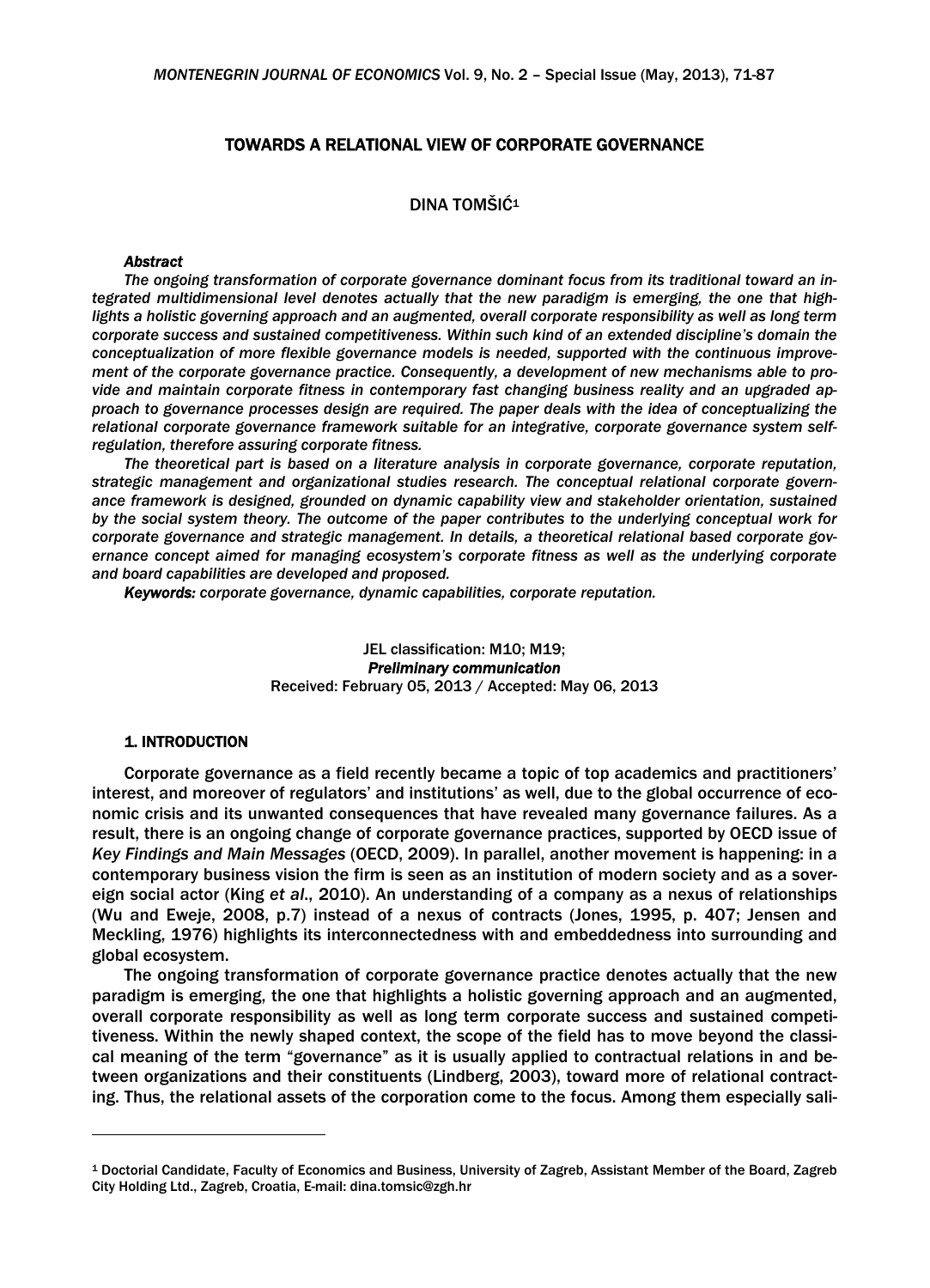#### *Dina Tomšić*

ent is corporate reputation since it can be understood as a kind of label for the corporate behavior as well as an interacting risk indicator. Indeed, companies interact while performing, and as the key outcomes of an overall corporate performance an operating result followed by the corporate reputation emerge.

Within this article, corporate governance is viewed as an integrative system of stakeholders' relations as well as a form of meta-management that joins legal, financial, ethical and organizational issues of the firm performance. On the other side, corporate reputation is regarded as a multidimensional phenomena and unique strategic relational resource, able to provide assistance in achieving various corporate goals, as well as in shaping the preferable kind of relations with its numerous stakeholder groups. The aim of the paper is revealing the powerful role of relational assets and particularly corporate reputation in the corporate governance processes, and thus shaping a new perspective of corporate governance based on relations. Moreover, within this article proposed relational corporate governance view (RCGV) actually imports a new dynamic perspective in corporate governance field by shaping bidirectional, two ways relational links between company and its stakeholders, moving from managing relationships toward building collaborative relationships suitable for the privileged exchange of ideas, knowledge and information, all necessary for generating and sustaining ecosystem's corporate fitness.

Such a framework has not been constructed up till now. The challenge of this article is to propose ecosystem's corporate fitness as an ultimate goal of a good corporate governance practice, grounded on a similar set of capabilities. RCGV allows for a shaping of corporate fitness capability and the corporate reputation to be used as a newly inaugurated self-regulating integrated corporate governance mechanism, designed as a driver of the firm's market and non-market based competitiveness and suitable for auditing quality of the firm governance system, as well. Starting with the ontological and epistemological changes of the corporate governance and related fields, the paper continues with the relational assets and dynamic capability overview, followed by relational governance framework conceptualization sustained by corporate reputation and its functionalities and concludes with some potentially useful managerial implications.

#### 2. THEORETICAL BACKGROUND

According to OECD, corporate governance (CG) involves a set of relationships between a company's management, its board, its shareholders and other stakeholders. Corporate governance also provides the structure through which the objectives of the company are set, and the means of attaining those objectives and monitoring performances are determined (OECD, 2004). Corporate governance can thus be defined as a kind of management of the management or meta-management. Good corporate governance depends on the balance of relations between internal and external mechanisms which ensure the efficiency of governing and help in the resolution of natural problems, as well as the possible conflicts that may occur within a corporate structure (Tipurić, ed., 2011). Effective governance requires leveraging of multilevel processes with respect to corporate institutional framework, stakeholders' interactions and managerial autonomy and accountability. Overarching important determinants of the quality of corporate governance are effective and efficient boards and their capabilities for provision of effective and efficient decision-making.

The essence of CG lies in the crafting and continuously refining of codes, laws, regulations, and processes that govern companies' operations, ensuring that shareholder rights are safeguarded and stakeholder and manager interests are reconciled. The control aspect of CG encompasses the notions of compliance, accountability and transparency (MacMillan *et al.,* 2004), and how managers exert their functions through compliance with the existing laws, regulations and codes of conduct (Cadbury, 2000). The direction aspect of CG includes corporate goals and related strategic choices, i.e. leadership and strategy aspects, which implies broader, organizational frame of governance, that involves: defining of roles and responsibilities; orienting management toward a long-term vision of corporate performance; setting proper resource allocation plans, contributing know-how, expertise, and external information; performing various watchdog func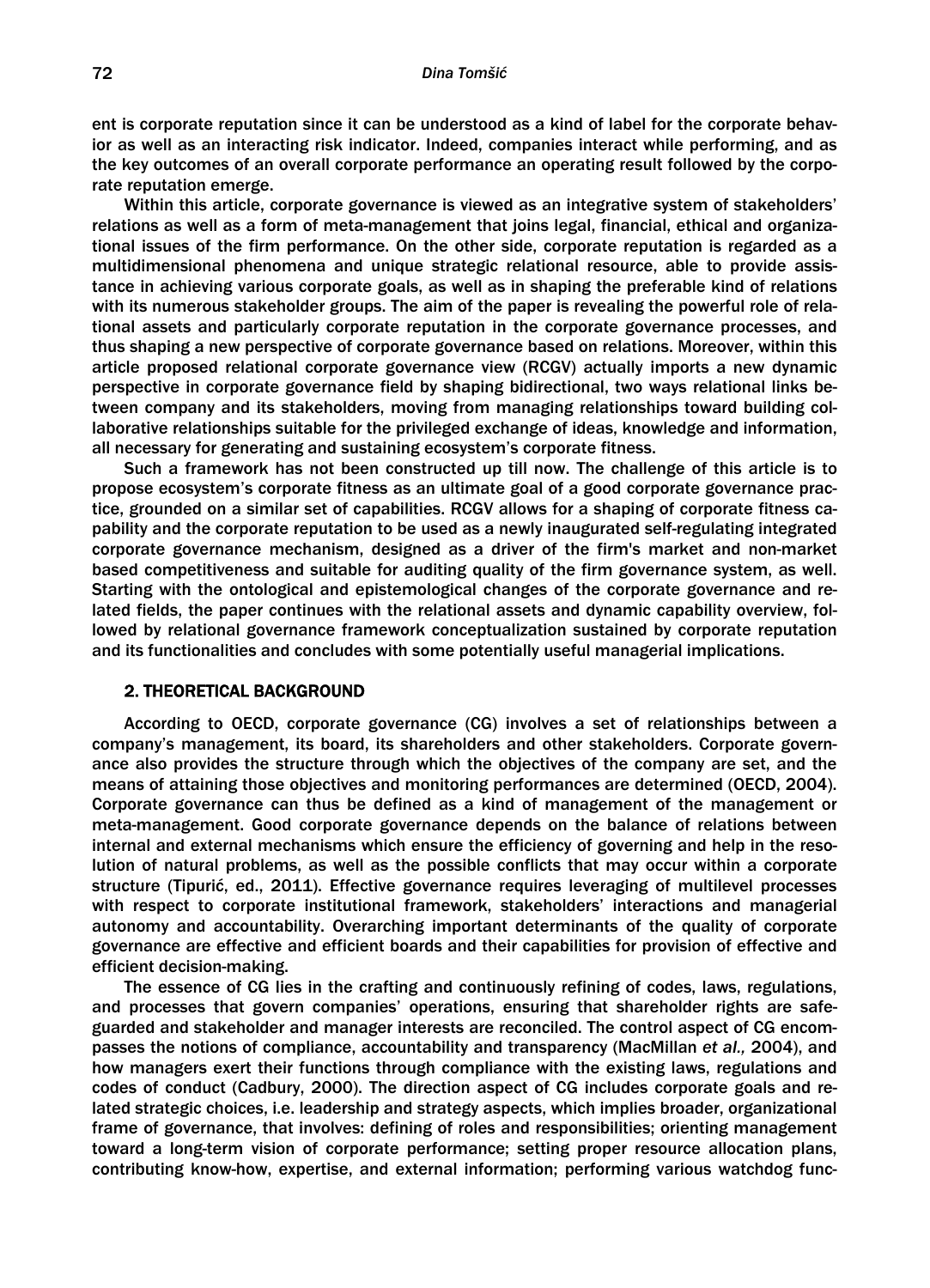tions; and leading the firm's stakeholders in the desired direction (MacMillan *et al.*, 2004; Cadbury, 2000;). The leadership and control aspects of CG both define the attention and the extent of power accorded to various stakeholders, including executives, managers, employees, and, to a lesser extent, external constituencies and actors.

The complexity of the issue has been recognized and shaped into three basic theoretic approaches: agency, stakeholder and stewardship theory. All three theories ponder the questions of the position and supervision of managers, but their responsibility, behavior and the manner of achievement corporate goals diverge. Despite of agency theory's longevity and still salient assumptions (Jensen and Meckling, 1976), the stakeholder and the stewardship theories of corporate governance offer more comprehensive approach to contemporary acceptable mode of governing the corporation. Born within strategic management field, the former has fundamentally shook up regulatory and contractual agency postulates. The later has emerged within the field of corporate governance as an alternative to agency theory. Stakeholder theory begins with the assumption that values are necessarily and explicitly a part of doing business, and rejects the separation thesis (Freeman, 1984), whilst the fundamental postulate of stewardship theory is that managers always act in such a way to maximize the interests of a company, while the contemporary business environment is forcing management towards ethically responsible, innovative, but profitable businesses (Davis *et al.*, 1997.)

Three mentioned theories may be considered as a partial dominant logic. Evaluated separately, each one offers good solutions to corporate governance problems that Sir Cadbury has defined as "the system by which companies are directed and controlled", more than two decades ago (Cadbury, 2000, p.8, Cadbury report, 1992). A narrow view of CG portrays it as an enforced system of laws and financial accounting. There is, however, a broader CG conceptualization, emphasizing every business' responsibilities toward the different stakeholders that provide it with the necessary resources for its survival, competitiveness and success (MacMillan *et al.*, 2004). Such an approach highlights the relational aspect of the field, dealing with the relations of governance structures within corporations determining the components of the governance system and the supervision of the corporation (Cadbury report, 1992). In this vein, governance could be seen as concerned with the mechanism by which business' relationships are directed and controlled (MacMillan *et al.*, 2004, p.15). The snapshot of the corporation's stakeholder relations perspective, encompassing the direct and indirect relations simplified depicts the figure 1.



Figure 1: Corporation's stakeholder relations perspective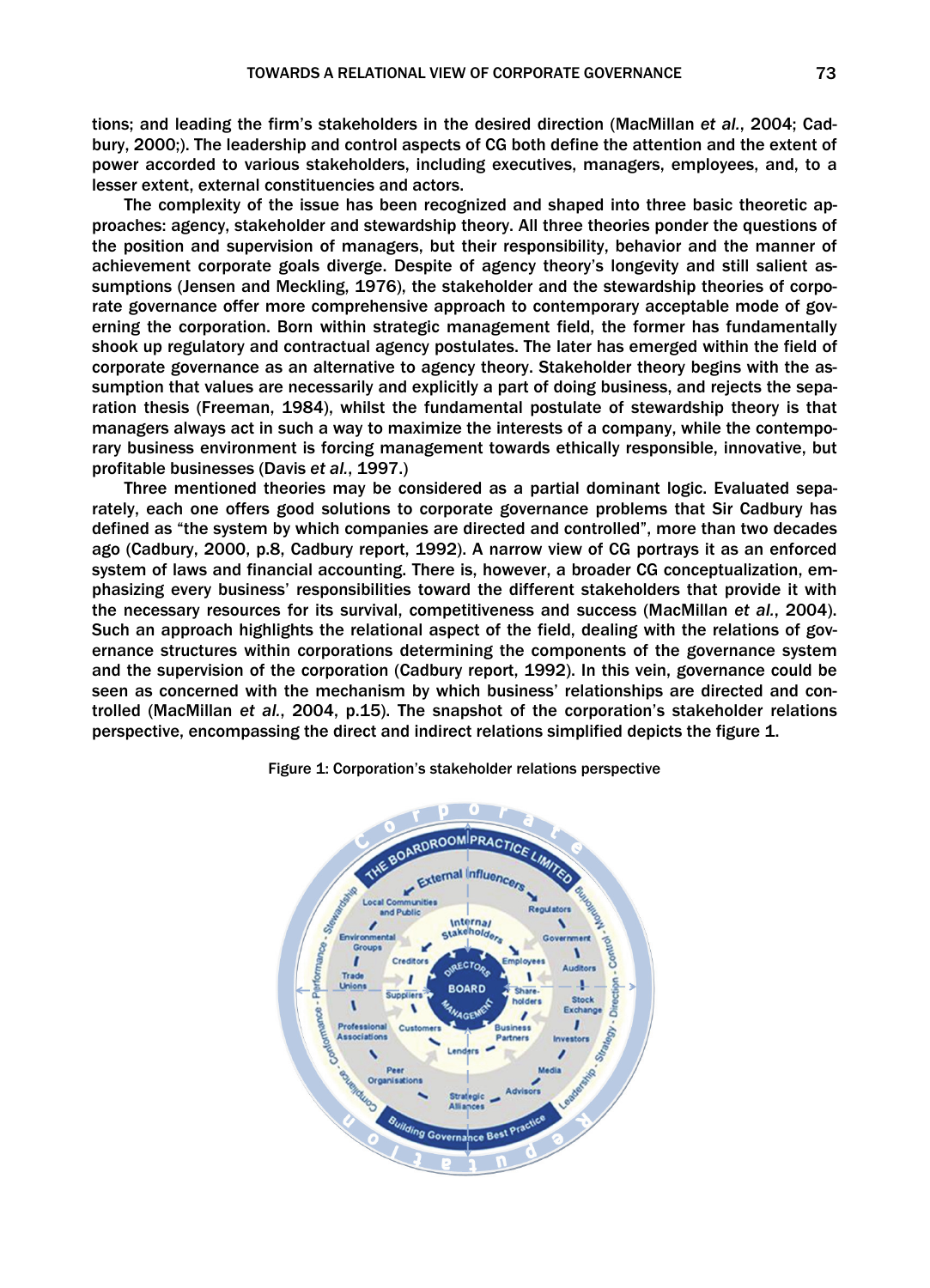As the figure 1. shows, corporate reputation and board have the salient role within relational perspective. Due to its specific position in the corporate structure, as a link between shareholders and top management, and being a provider for stakeholders' alignment, the supervisory board work assumes three roles: (1) control role, (2) strategic role and (3) service or resource provision role. The service or resource provision role of the supervisory board is primarily concerned with maintaining the formal and informal relationships with firm's stakeholders. The supervisory board can help the firm connect with the relevant segments and environmental constituencies and in securing important resources, while at the same time is expected to take into account the relevant interests of other stakeholders, especially employees, creditors, customers, suppliers and the local community, and in performing its duties should apply essential social standards and environmental protection principles. A supervisory board with a strong service or resource provision role can help better articulate the interests and overcome the inherent conflict between the various stakeholders. However, the strategic role of the board does not imply that the board engages in the strategy formulation, since it is the duty of the management board, but that it supports and leads the management in the realizing the firm's mission and its goals. The control role of the supervisory board implies monitoring and supervising the company's operations, current as well as preventive, i.e. the monitoring of business decisions and company's plans (Tipurić and Mešin, 2013).

Prior to proceed with the introduction of the RCGV in position as a new holistic approach to corporate governance that sustains corporate fitness, a genuine motivation for taking such a perspective as well as several notions, occurrences and attitudes need some attention to be properly introduced and explained, since they originate from a strategic management discipline and have not been regarded nor used within the corporate governance field so far.

## 3. THE ONGOING CHANGE OR A PARADIGMATIC SHIFT

The appearance of the broader view of corporate governance could be considered as a reaction to stakeholder-shareholder orientation rivalry. Nevertheless, it is a new global pattern of business and society integration that brings a shift in values and consequently, an emerging higher standard of corporate performance demand in terms of more corporate responsibility and increased requirements of performance. Companies are expected to conform while performing, or put differently, to do well and good to be acknowledged in today's business reality. Until recently predominant influential profit maximization business paradigm is fading away (Blair and Stout, 2007), due to the augmented accountability, as well as the transparency issues, while stakeholder value maximization and sustainable success concepts rob authority. All in turns motivate a movement for governance practice beyond its traditional bottom line towards an extended one.

The extension is headed for a holistic organizational level of governing the corporation that comprises regulative, social and environmental dimension, even political, beside economic. Within such kind of an extended discipline's domain the conceptualization of more flexible governance models is needed, supported with the continuous improvement of the corporate governance practice. Consequently, a development of new mechanisms able to provide and maintain corporate fitness in contemporary fast changing business reality and an upgraded approach to governance processes design are required.

Taking the attitude that the modern corporation is organization, an economic and social instantiation of the environment in which it is embedded, the notion ecosystem is used to explain the complexity of the business, social and institutional environment the corporation operates in. The comprehensive environment needs an equal perspective of CG domain and its existing practice upgrade, in order for the well governed company to possibly make advantage of its effective and efficient corporate governance system (Tipurić, ed., 2008, p.6). Following Teece, the business "ecosystem" stands for the community of organizations, institutions, and individuals that impact the enterprise and the enterprise's customers and supplies. The relevant community therefore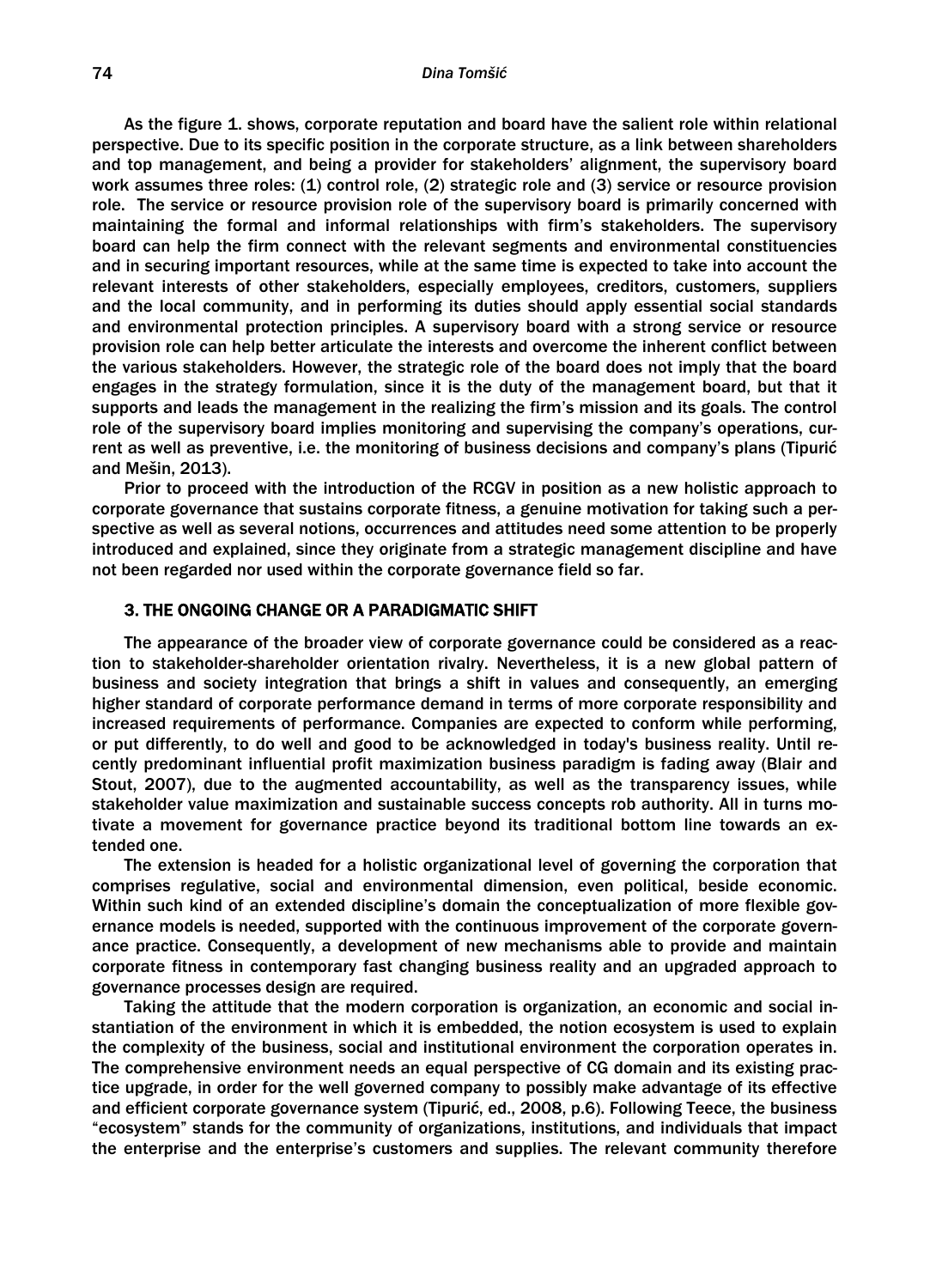includes complementors, suppliers, regulatory authorities, standard-setting bodies, the judiciary, and educational and research institutions (Teece, 2007, p.1325).

Such a complexity of environment should be taken as a new business reality. It indicates that corporations have to be or should become able to cope with obstacles to their sustainability by using opportunities and assets that are legitimately available. In such a framework, it is the duty of managers to make decisions that will increase value for shareholders and all relevant stakeholders' principals of the company, taking into account its competitiveness and efficiency, as well as its sustainable development (Tipurić, ed., 2008, p.vii). Steiner and Sterner has defined basic postulates of sustainable business as "be ethical, responsible, and profitable" (Stainer and Stainer, 1998, p.5). Each of the three postulates has its own issues, thus their integrated implementation requires the redesign of governing model orientation towards long-term economic, ecological and social performance that could provide for a corporation to achieve and sustain ecosystem's corporate fitness. Within this notion, the industrial, social and institutional dimension of business fitness is understood, all three considered as antecedents that support corporate sustainable success (Tomšić, 2013a, p. 849). The notion fitness is borrowed from population ecology literature and is brought to strategic management as a conceptual yardstick for measuring the performance of corporate dynamic capabilities (Helfat *et al*., 2007, p.7). The phenomenon of dynamic capabilities, as well as of the ecosystem corporate fitness will be explained in details in the subsequent chapter.

While witnessing actual corporate governance field debate, based mostly on the different approach to corporate responsibility and on the need for more managerial ethics and temperateness, but moreover on the highlighting the corporate embeddedness within the ecosystem it operates in, is seems that the very field nature is changing. The alliance of the business and society and all its growing interconnectedness have brought a need to (re)consider the corporate governance as a multidisciplinary field composed of organizational, financial, ethical, legal and strategy perspective as well, that should all be respected together when corporate goals set and decision making occurs. Thus, the kind of meta paradigm as a label for an integrated corporate governance perspective is needed.

CG discipline is not to be regarded separately from the other interfering fields. With respect to global ongoing changes and the nascent different business philosophy, related corporate governance disciplines are not speared of huge change magnitude either, a kind that is supporting the modification and stakeholder alignment of governance practices. Within the strategy field, there is a movement for integrating of economic rationality and so called "cold" cognitive mode with its, so far quite neglected "hot", emotional side and ethics, thus rebuilding a very foundation of the discipline, and transforming it into the one with more soul (Hodgkinson and Healey, 2011; Minoja, 2012). In conjunction with the traditional market based view and resource based view, an institutional based view is proposed by Peng *et al*. (2009) as a third leg of strategy.

Moreover, aside of the strategy discipline, the new institutionalism movement (Scott, 1995; DiMaggio and Powel, 1991) correctly points out the limits of a rational choice framework of economic decision making. However, by failing to explain the sources and avenues of modifications of those constraints, the new institutionalism alone is unable to provide a satisfactory explanation of change. Finally the capability approach, especially dynamic capability view (Teece *et al*., 1997; Helfat et al. 2007; Teece, 2007) has brought the need for ambidextrous kind of organizations (O'Reilly and Tushman, 2008) that respect duality at a corporate level which implies that the corporation has to manage competences and transactions simultaneously, or put differently, the mechanisms of the firm involve both economizing transaction costs for static efficiency and generating values through learning and innovation for dynamic efficiency.

Within the organizational studies, King's, Felin's and Whetten's (2010) meta theory of the organization as a social actor is proposed. Actually it suits as an good example of holistic meta paradigm. It highlights organizational intentionality and sovereignty, beside coherence and identity, as well as distinctive social actor status of the organization. That puts the corporation itself in the central position as acting subject, while its board and management plays an even more influential role in shaping overall corporate performance and related responsibilities (Minoja, 2012).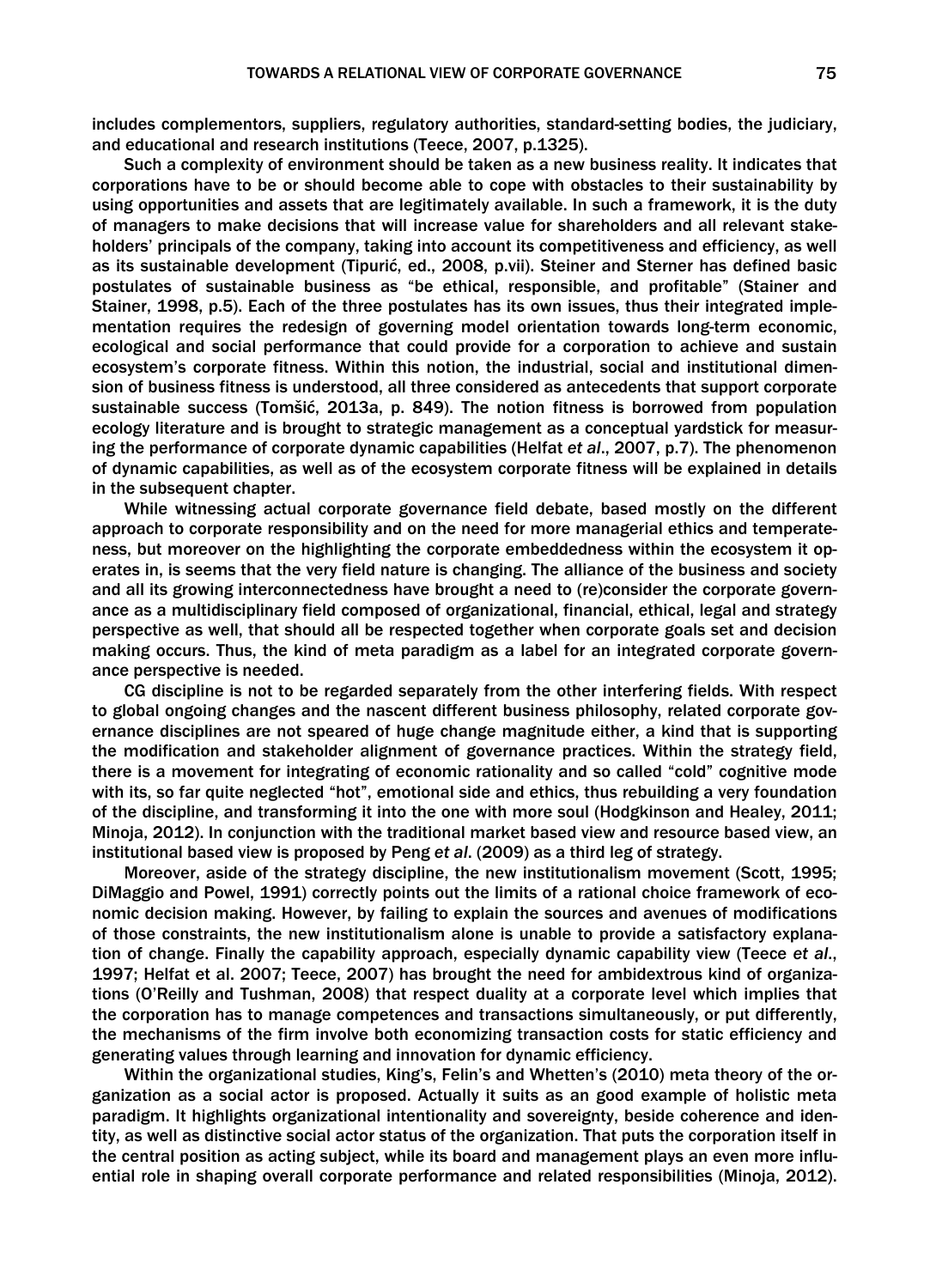#### *Dina Tomšić*

All mentioned implies that the special attention is to be dedicated to adequate corporate behavior as well as on creating the value for stakeholders and achieving the corporate sustained success, all in one.

It is on a discipline academics and practitioners to approve or disprove whether is just a context change happening or is the real paradigmatic shift going on, but following Kuhn, the later occurrence might be closer to the present reality. In his well-known treatise on how science progress, Kuhn (1962) stated that the fields develop through paradigm shifts, intermixed with periods of "normal science" during which the implications of the paradigm are explored. When a new paradigm emerges, it calls for the agreement on at least (new) basic ontological enquiry, hoping for an adequate epistemological sustain of the changed reality in form of new knowledge, meaning and understanding. Ontology is defined as the branch of metaphysics dealing with the nature of being (Oxford dictionary, 1992, p. 829). Thus, with respect to all tackled global business' nature change, as well as the incidences within the disciplines that CG as a field is naturally related to and shares an attitude of the corporate survival and sustained successful performance as an overarching goals, the reconsideration of CG practice is to be observed in parallel with the ongoing transformation within the related fields. Since, like Rumelt, Schendler and Teece have objected for the strategy management, it seems that the corporate governance as an intrinsically interdisciplinary field could not be regarded any more through an unifying, but rather as an integrated meta paradigm lenses (Rumelt *et al*, eds.,1994, p.1).

For articulation of the fundamental issues underlying the extended and arguably changed field domain, the meta theory of the organization as a social actor, as well as dynamic capability view that comprises three generic, behaviorally based higher order capabilities actually suit as a good starting point for shaping the new holistic CG frame, labeled here as RCGV. Such an approach might be helpful in resolving some of still under-explained, but fundamental questions in stakeholder orientation, i.e. to whom the company is responsible, whose expectations are to be respected, to what extent, when and how?

### 4. RELATIONAL ASSETS AND DYNAMIC CAPABILITIES VIEW

With respect to previously mentioned board's strategic as well as service or resource provision role, an extended CG view implies that both of the roles have an extended scope. Taking the view of corporation as a social actor as well as an organization, its assets may be classified as: financial, physical, relational, human, cultural, practices and routine assets, and intellectual property assets (Marr et al. 2004, p. 315). Using of the assets terminology that are usually grouped as tangible and intangible, of particular interest in fast changing hypercompetitive environment are intangible assets that are understood as a critical value drivers (Hall, 1992).

Intangible assets defined by Itami as invisible assets are information-based, which includes technology, consumer trust, brand image, corporate culture, as well as management skills. According to Itami they are the most important resources for long-term success because only invisible assets can be used simultaneously in several areas (Itami, 1987). Intangible assets are defined as those assets whose essence is an idea or knowledge, and whose nature can be defined and recorded in some way (Hall, 1992). The author splits them into intellectual property (those assets for which the organization has property rights) and information or knowledge assets (those assets for which the organization does not has property rights). Intangible assets drive capability differentials, which in turn drive sustainable competitive advantage, which is why organizations need to bring intangible resources and core competences into their strategic thinking (Hall, 1993).

Relationship assets rest and could be cultivated in the relationship between an organization and its internal and external stakeholders as well as in their interactions. Relationships can include official relationships such as partnering or distribution arrangements as well as nonformalized relationships. Itami (1987, p. 19) has first started to highlight the information or knowledge exchange between company and their external environment. Information flows from the company to the external environment include corporate reputation, brand image, corporate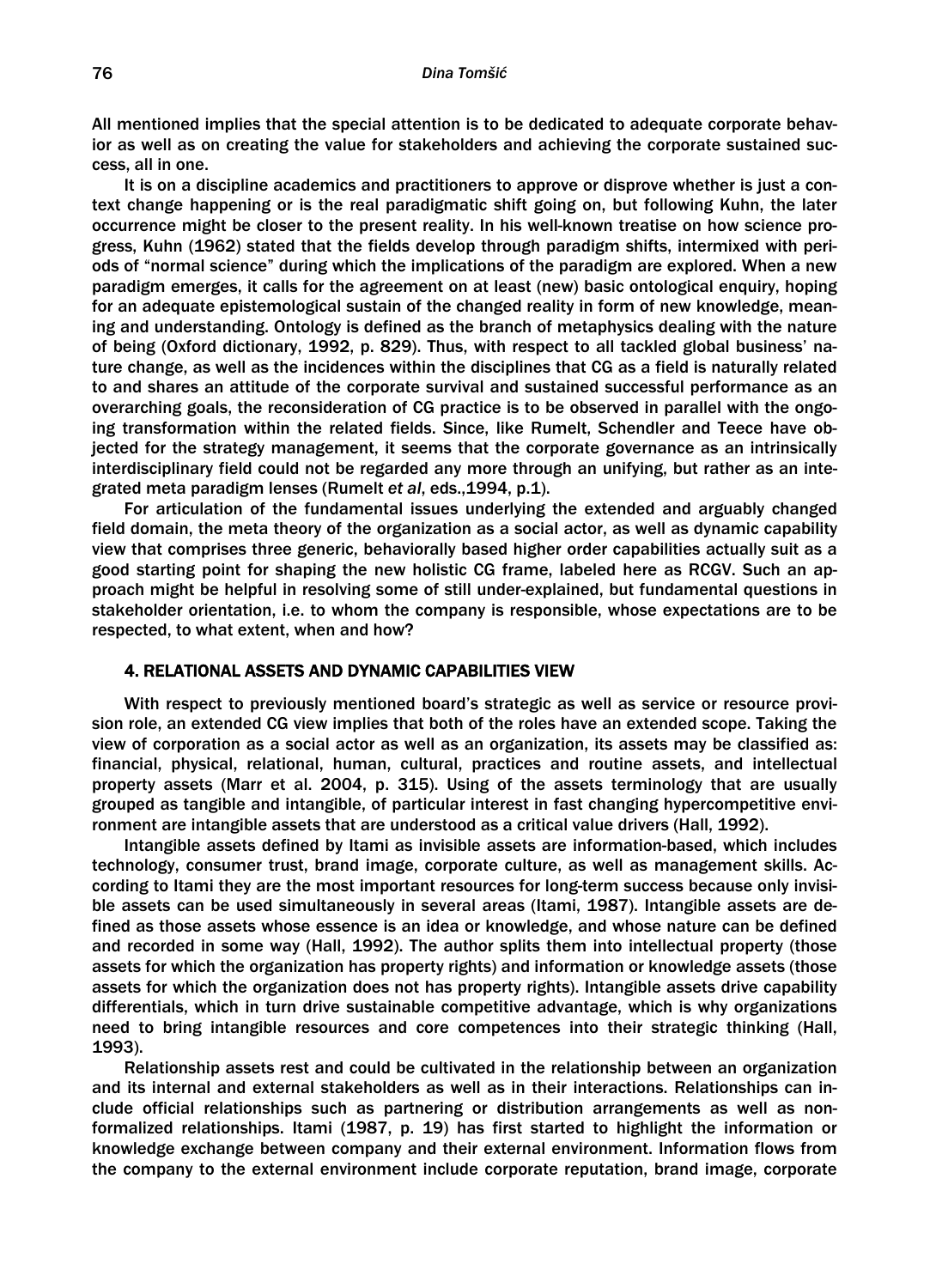image, and influence over the distribution channel and its suppliers. Hall suggests that reputation is, along with human capital, the most valuable corporate intangible assets (Hall, 1992). Besides, it is the most reliable safeguard of corporate relational assets and especially stakeholder relations, both primary and secondary (Mahon, 2002).

Corporate reputation (CR) is the fundamental bond between company and its stakeholders, which by shaping the way of their behavior, can generate many favorable consequences to a company (Fombrun and Shanley, 1990, p.233), since it is a concept held in the minds or cognitions of stakeholders (Bromley, 2000). It is a reflection of social evaluation of the firm (Deephouse and Suchman, 2008), whose value steams from the positive collective perception of stakeholders (Pfarrer *et al.,* 2010). Corporate reputation is viewed through economic and social contexts, as intangible resource and as corporate liability, in parallel. Within the resource view, reputation is considered as strength and opportunity making construct (Fombrun, 1996), while within governance view, reputation is regarded as corporate behavior' restrictive effects generating and binding construct, due to fulfillment of stakeholder expectations (Mahon, 2002). While summarizes all what is known about the company (Schultz *et al.*, 2001), reputation may be considered as a mirror in which the company can accurately see its history, current market reflection and its internal situation (Dortok, 2006; Fombrun, 1996). Thus without an acceptable reputation, it is very difficult for a corporation to survive or to make progress.

Reputation entails two main components: p*erception -* how the company is perceived by all stakeholders; and *reality -* the truth about a company's policies, practices, procedures, systems and performance (Schultz and Werner, 2005). Consequently, due to its informational asymmetry power, it is a suitable corporate tool for influencing stakeholders' perception (Weigelt and Camerer, 1988). CR is formed directly through stakeholder's experience in relations with the company, or indirectly, through a recommendation of intermediates, media or participants of direct interaction (Fombrun in Hitt *et al.,* 2001, p.296). Companies can have reputations for different characteristics, behaviors or outcomes (MacMillan *et al*., 2005, p. 217), but whatever kind, reputation is fragile, easy to ruin, hard to recover, its safeguarding is employees and employers job, but its managing is board's duty. Since CR encompasses all of the company's explicit and implicit promises toward its stakeholders (Devine and Halpern, 2001), based on past actions in similar situation (Mahon, 2002, p.418), it reflects corporate conformance and performance, simultaneously.

The assistance of a good reputation in empowering company's relational skills within stakeholder network, for the company is important not only from the perspective of the influential groups for its survival and achievement, but also as an external source of new information, ideas and knowledge that could help boards in better decision making and direction of the company, in terms of sensing and seizing opportunities and deterring threats. To be able to, company has to have developed dynamic capabilities (Teece, 2007; Teece *et al.*, 1997). Capabilities refer to a firm's capacity to deploy resources*,* usually in combination, using organizational processes, to effect a desired end. They are information-based, tangible or intangible processes that are firmspecific and are developed over time through complex interactions among the firm's resources (Amit and Shoemaker, 1993, p.35).

Dynamic capability (DC) is the capacity of an organization to purposefully create, extend, or modify its resource base (Helfat *et al*., 2007, p.1), understood as a higher-order skills that help in creating, reconfiguring and balancing of organizational resources and capabilities (internal perspective), in identifying, knowing and realizing opportunities, and in timely detection, offsetting and managing threats (external perspective), linking the external and internal company's environment (Tomšić, 2013b). DC can be disaggregated into the capacity: to sense and shape opportunities and threats; to seize opportunities; and to maintain competitiveness through enhancing, combining, protecting, and, when necessary, reconfiguring the business enterprise's intangible and tangible assets (Teece, 2007, p.1319). For the purpose of RCGV, DC can be defined as collective, managerial and organizational capacity of corporation to purposefully revitalize and transform its resource base in order to achieve congruence with the changing ecosystem, ensuring an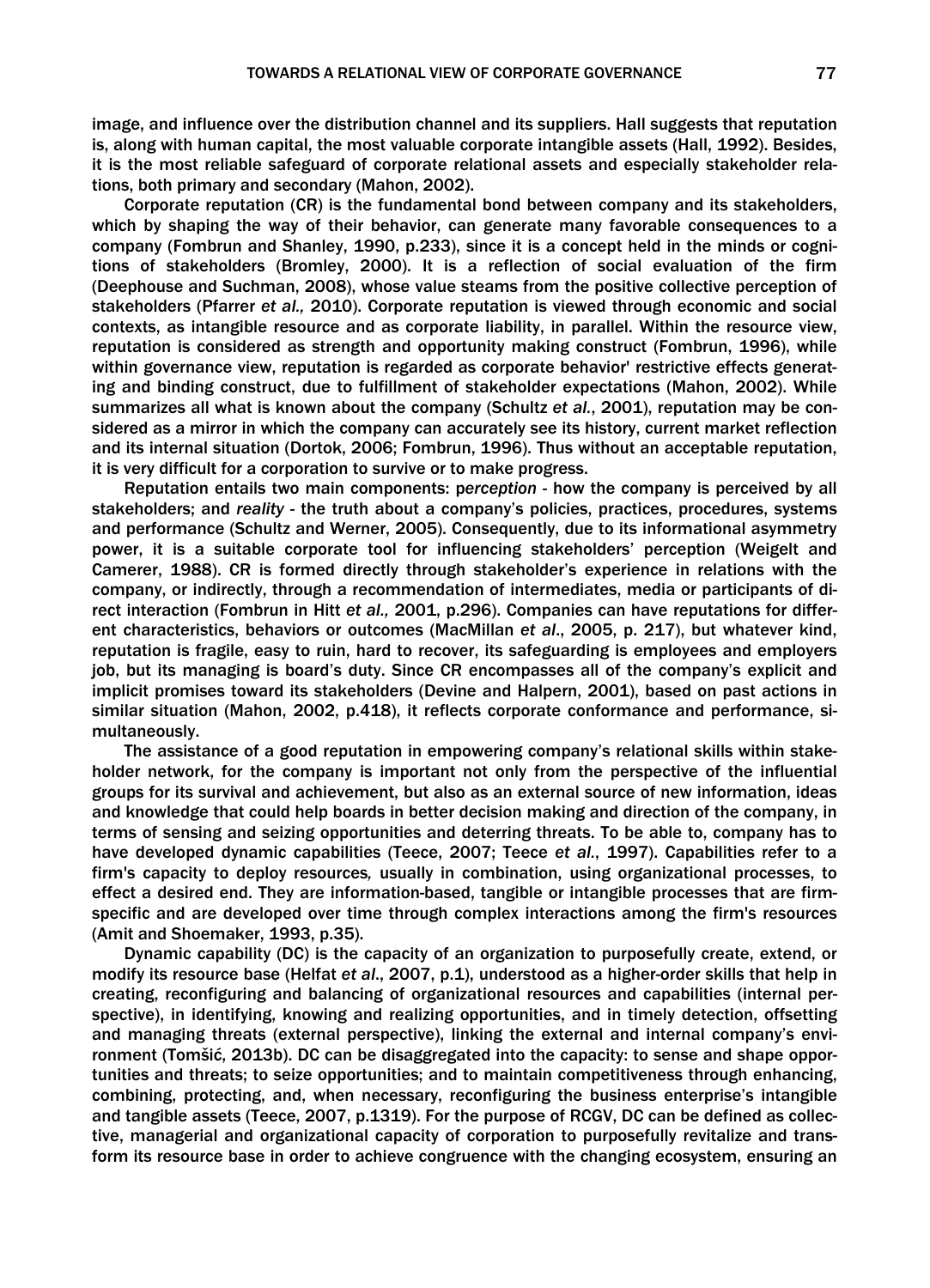ecosystem's corporate fitness and thus corporate sustainable development (adjusted, based on Helfat *et al.*, 2007; Augier and Teece, 2009).

Relevant field research highlights the importance of dynamic managerial capabilities as the key mechanism to achieve congruence between the firm's competencies and changing environmental conditions. Adner and Helfat (2003, p. 1012) define dynamic managerial capabilities as the capabilities with which managers build, integrate, and reconfigure organizational resources and competencies. They insightfully identify the three attributes underpinning dynamic managerial capabilities as (1) managerial human capital, (2) managerial social capital, and (3) managerial cognition. Managerial human capital includes the skills and knowledge repertoire of managers, which are shaped by their education and personal and professional experiences. Managerial experiences in specific contexts allow managers to acquire and develop specialized knowledge and skills, while managerial social capital involves managers' ability to access resources through relationships and connections (Adler and Kwon, 2002). Managers' formal and informal network ties help acquire essential resources and provide them with critical information for decision making. Managers' human capital and social capital are linked because the information and knowledge that managers gain through various relationships can be crucial in building and renewing their human capital (Coleman, 1988).

Dynamic managerial capabilities are driven by managerial cognition, which consists of the belief systems and mental models that managers use for decision making. Managerial cognition is shaped by personal and professional experiences and managers' interactions in internal and external networks (Adner and Helfat, 2003). All three elements of dynamic managerial capabilities: human capital, social capital, and cognition are intertwined. But Kor and Mesko extended the perspective by arguing that the three elements of dynamic managerial capabilities are vitally linked to the notion of managerial dominant logic such that they are the key inputs in shaping this logic. Managers' dominant logic refers to the way in which managers conceptualize the business and make critical resource allocation decisions. (Kor and Mesko, 2013, p. 235). This logic represents management's view of the world, where the firm stands in its business environment, and what it ought to be doing. Dominant logic is an articulation of the fundamental strategic beliefs, assumptions, and intentions of the CEO and senior management (Lampel and Shamsie, 2000).

For the conceptualization of RCGV Kor and Mesko idea will be borrowed for developing of board specific dominant logic, enriched with, corporate reputation in the position of balancing corporate governance mechanism (Tomšić, 2013a), both aimed at cultivating corporate fitness, thus shaping a dynamic corporate governance model.

#### 5. CONCEPTUALIZATION2

Many different kind of relationship has been conceptualized so far within and between firms, such as joint ventures, alliances and networks, highlighting their firm-specific role contributing to a better performance (eg. Dyer and Hatch, 2006; Helfat *et al*., 2007). But there is no limit to apply such logic to a corporate stakeholder network. Stakeholder relations are firm specific, customized web of corporate life and are equally suitable for internal and external exchange of intangible assets, such as information, knowledge or ideas. Relational advantage approach (Dyer and Singh, 1998) postulates that some unique assets of company's need outside of its boarders are reachable but only through a form of willingly exchanging, not through formal contractual relationship. It is up to corporation to learn how to use them as well as to develop specific mechanisms for the purpose. Such kind of capability could be developed at the corporate level, sustained by a mediating role of its boards, supervisory and management, since they represent a decision making authorities of the corporation as a whole. Within this article, the corporate level

<sup>2</sup> Conceptualization is an extraction of the forthcoming doctorial thesis theoretical and empirical research: Tomšić, D. (2013): The role of corporate reputation in building dynamic capabilities of firms. Zagreb: Faculty of economics and business.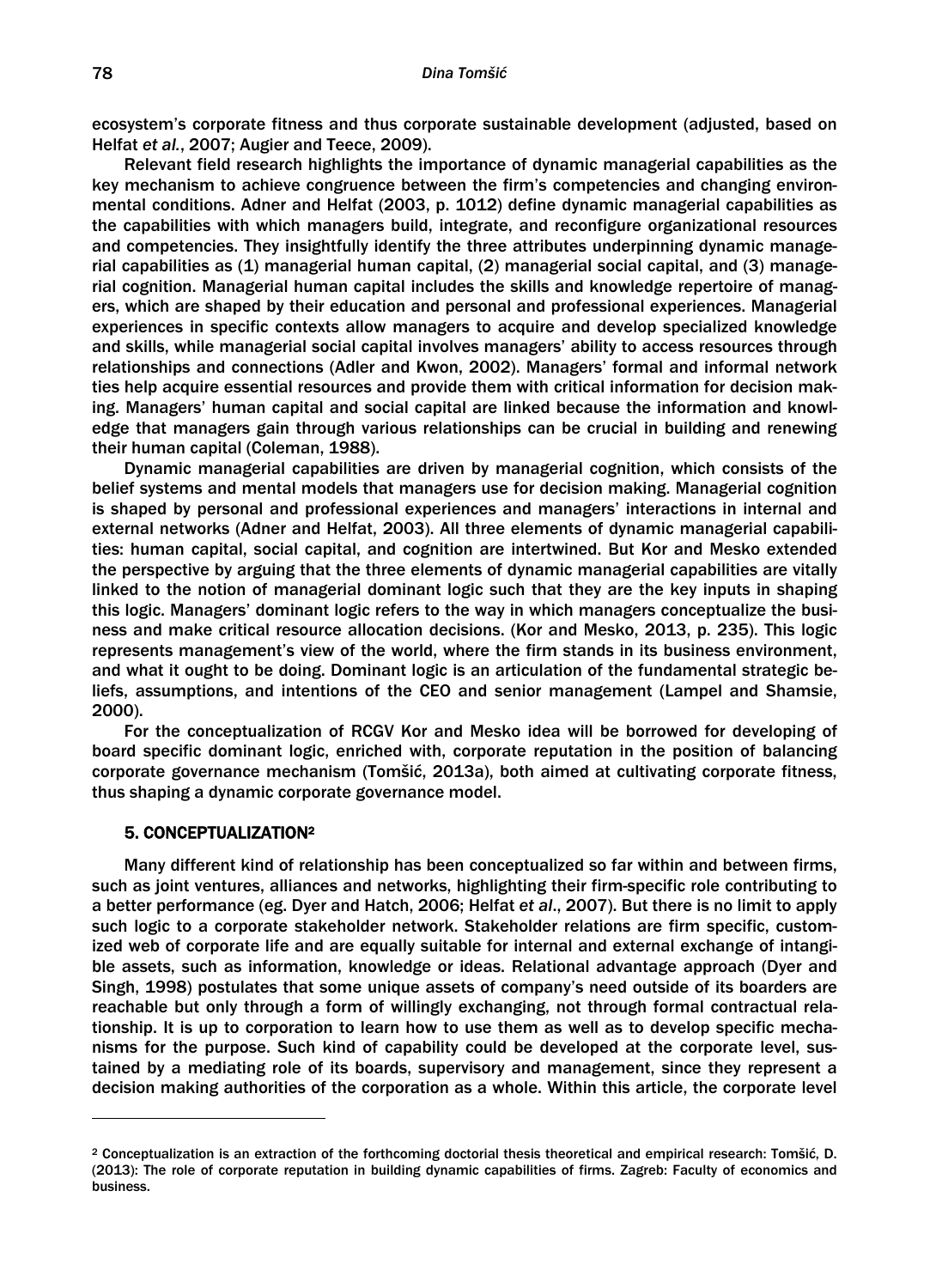of performance as the unit of analysis is regarded, with respect to all three basic board's role, but in particular strategic decision making and goal setting activities.

Bringing the capability notion within CG field actually means that the whole new perspective, aside of transactional contracting in taken, since the term governance is traditionally associated with lowering transactions costs between contracting parties and arranging incentives in such a way (Lindberg, 2003., p. 71). Transaction cost economics (Williamson, 1985) has strongly influenced understanding of governance so far, thus good cooperation is seen as a transaction with low transaction costs of contractual relations. But, on the other side, many scholars including transaction cost economists have observed that the governance of interorganizational exchanges involves more than formal contracting, since are typically embedded in social relationships. Dyer and Singh have proposed a relational view of a cooperative strategy as a source of interorganizational competitive advantage, thus starting the avalanche of research with respect to privileged interfirm exchange of routines and knowledge, suggest that a firm's critical resources may span firm boundaries and may be embedded in interfirm resources and routines. Relational capacity is defined as the ability and willingness of companies to the partnership through which can reach resources and capabilities beyond its borders (Dyer and Singh, 1998:672).

Besides, they have defined the relational rent notion as a supernormal profit jointly generated in an exchange relationship that cannot be generated by either firm in isolation and can only be created through the joint idiosyncratic contributions of the specific alliance partners (Dyer and Singh, 1998, p. 660). Relational contracts are defined as informal agreements sustained by the value of future relationships (Baker *et al.,* 2002). Relationally based governance emerges from the values and is agreed-upon processes found in social relationships which may minimize transaction costs as compared to formal contracts. For such relationally-governed exchanges, the enforcement of obligations, promises, and expectations occurs through social processes that promote norms of flexibility, solidarity, trust and information exchange (eg. Poppo and Zenger, 2002 for review).

The challenge of this article is to propose ecosystem's corporate fitness as an ultimate goal of a good corporate governance practice, and as a dominant board logic that should be grounded on a similar set of capabilities. The strategy management field literature is already familiar with the different forms of performance fitness. Helfat *et al.* (2007) contrasted evolutionary (dynamic, external) fitness with technical fitness. Technical fitness looks upon how effectively a capability is performed, while dynamic fitness, by which external fitness is meant regards whether the right activity is being performed. The latter is about making the right investments at the right time, and lining up the necessary complements (Augier and Teece, 2009, p. 412), but both are adaptive in nature. Thus, Teece has additionally proposed entrepreneurial kind of fitness, highlighting so the element of dynamic capabilities that involves shaping the environment capacity, which is entrepreneurial in nature.

Here proposed ecosystems' corporate fitness (ECF) stands for the context and performance integrated - industrial, social and institutional - dimensions of business fitness of a corporation. In particular, ECF is designed as a measure for the corporate capacity of self-regulated governance. To be able to practice fitness of a kind, grounded on a similar self-governance capacity, labeled here as ecosystem's corporate fitness capability (ECFC), corporation needs to develop and sustain its relational resources and routines and a favorable corporate reputation, due to the convenience of reputation's dynamic nature. In accordance with the definition of organizational capabilities, corporate fitness capability is composed of: (1) sensemaking ability for overarching supraindividual goals as a dominant logic; (2) ability to adopt, master and making use of dynamic capabilities sustained with favorable board-member reputation; and (3) the ability to understand stakeholders' attitudes and balance their expectations and demands through direct and indirect interaction.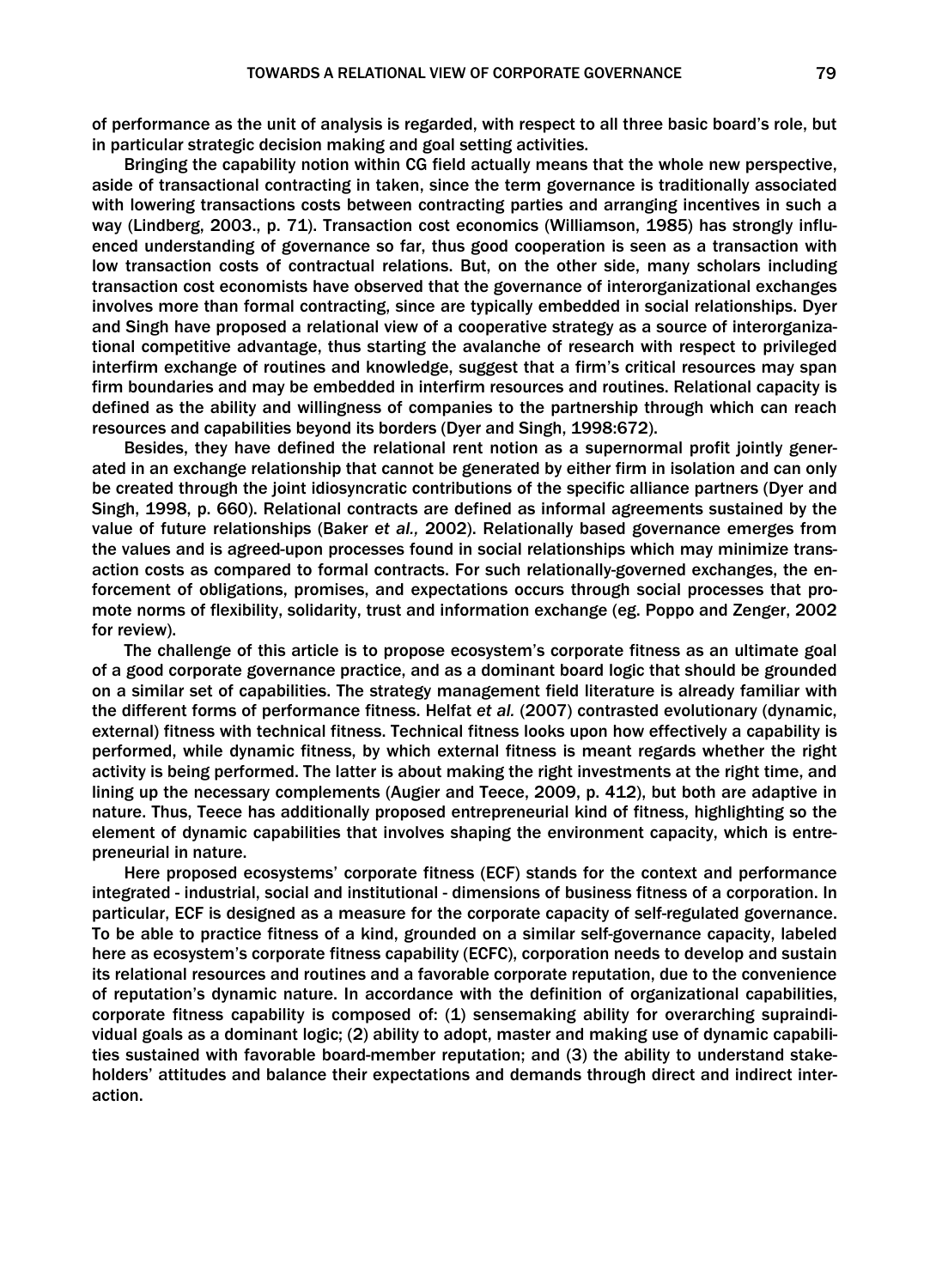

Figure 2: The model of ecosystem' corporate fitness capability – ECFC within RCGV

Following Weick's call for explaining "more verbs instead of nouns" (Weick, 1995, p. 198), taking social actor lenses as corporate governance meta-theory, as well as dynamic capability and stakeholder orientation in term of boards and stakeholder engagement, the conceptualization of RCGV starts with the allocation and the recognition of roles. Following Kor and Mesko (2013) idea, the new dominant logic construction would be, as follows: (1) the company as a social nexus takes the principal role and becomes the acting subject; (2) board takes the memberagency role and become the performing predicate; (3) corporate goals, actions and a mode of behavior become the object in focus; and (4) corporate reputation become a new corporate governance mechanism as well as a self-regulated and directed tool for developing and sustaining ecosystem corporate fitness. Finally, as an overall outcome of the RCGV perspective, the flexible and dynamic model of corporate governance practice is shaped and depicted within figure 2. as the role model.

The framework reveals core corporate governance processes with respect to mission, identity and legitimacy as a constructive elements of corporate reputation, and paths of their linkage with corporate goals and chosen strategies in order to calibrate stakeholder alignment. Thus, boards have got both market and non market evaluating tool, suitable to audit corporate direction and control processes in form of achieved positive or negative reputational change. Moreover, direct and indirect relations between framework elements point to a dynamic process view of corporate governance that places reputation in a mediating position for the corporate goals setting and for the manner the performance is to be conduct in order to achieve and sustain corporate fitness. The role model corporation from a perspective of RCGV is in need of a good corporate reputation, since it is taken as a criterion for stakeholders' interaction entry decisions.

### 6. DISCUSSION AND FINDINGS

The challenge of this article is to propose ecosystem's corporate fitness as an ultimate goal of a good corporate governance practice and RCGV as flexible and dynamic corporate governing meta-model. In doing so, the basic step to be taken is to reorient overall board members mindset from short term and individually opportunistic toward supraindividual overarching goals to act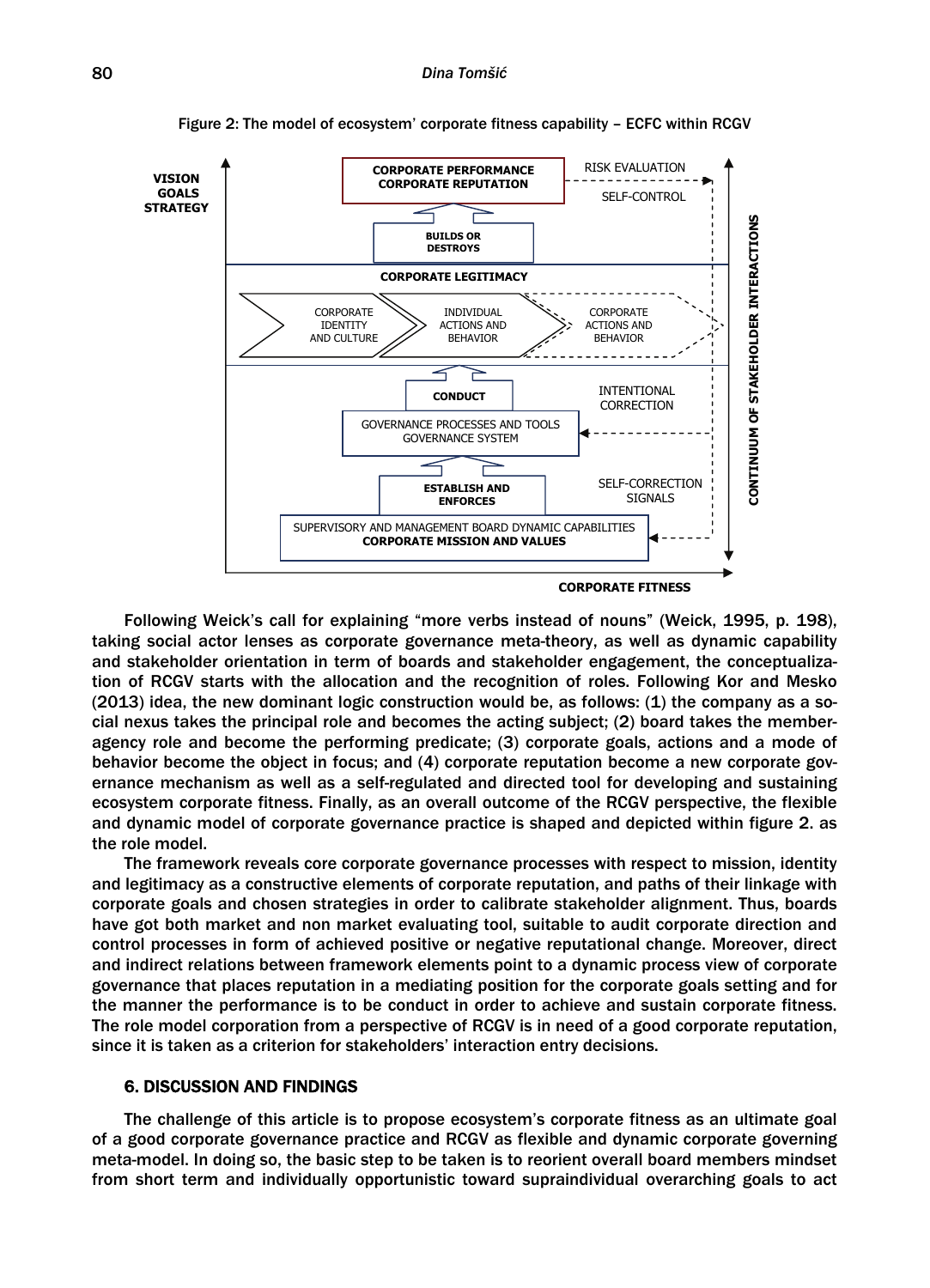appropriately (Lindenberg and Foss, 2011, p.504). Moreover, since board cognition mediate the relations between corporate context and the strategic responses to environmental change, to be able to cope with external and internal pressure and expectations of good performance and behavior board, equally as management are in need of dynamic capabilities, especially its sensing capacity, in order to achieve ecosystem's corporate fitness.

# 6.1 Sensemaking ability for overarching supraindividual goals and mindsets

By its very nature, sensemaking is an interpretive process that people use to place equivocal and ambiguous environmental stimuli into defined cognitive schemas, or mental frames that allow them to make sense of those stimuli. Organizational sensemaking allows organization members and groups to develop commonly shared meanings about key features, such as the organization's meaning, which issues it faces, and how to resolve these issues (Weick, 1995). Through organizational sensemaking, individuals and groups interactively create their social reality, which ultimately becomes the organizational reality. Sensemaking processes are important in organizational life and strategic decision making as they allow determining reference points and suggesting possible outcomes of organizational actions (Gioia and Chittipeddi, 1991).

At the board level, sensemaking processes involve as well activities such as environmental scanning and issue interpretation, which in turn influence decisions about corporate activities and goals setting. Board as a decision making authority of the corporation as a whole have to have a good understanding of a corporate mission and the values it sustains and revolves. Mission and values serves as a starting element of the corporate strategic goal framing through which the organizational and consequently corporate identity emerge. Aligning of corporate goals set with the corporate mission and identity oriented toward stakeholder value creation is assuring the mutual understanding of overarching supraindividual corporate goals. Overarching goals combine cognitive and motivational elements. When they are activated, such goals "frame" a situation by steering important cognitive processes in the service of the focal goal, a process in which motivation expresses itself though cognitions. Supraindividual mindset means to sustain collective orientation instead of individual opportunism. (Lindbenberg and Foss, 2011, pp.504-505).

Within the RCGV there are two goals of a kind that are valid for board decision making: the first is to act appropriately and fair and the second is to respect reputation effects and its risks consequences. They are here proposed as a new generic corporate dominant logic.

Stakeholder-oriented discourse emphasizes the communal aspects of reputation by reconstructing the business in a reciprocal relationship with its surrounding community (Lähdesmäki and Siltaoja, 2010, p. 213). According to Bosse *et al.,* (2009) people behave reciprocally by rewarding others whose actions they deem fair and willingly incurring costs to punish those they deem unfair. The underlined logic here goes for the corporation and its board behaving and acting. The idea that norm-based social control mechanisms - like reciprocity - commonly influence the behavior of parties to an incomplete contract is well established. Therefore, the level of contribution nonemployee stakeholders provide to the firm can also be expected to vary according to their perceptions of reciprocity. That is, variance in stakeholders' reciprocal behavior toward a firm hinges on the same thing that influences employees' reciprocal behavior—their perceptions of fairness (Bosse et *al.*, 2009, p.451). Thus, any stakeholder that perceive a firm as fair across all three types of justice, distributional, procedural and interactional will have an incentive to contribute more positive effort to the firm than those that perceive the firm is unfair on every or one of these dimensions.

Acting appropriately stands for the goal setting mode in the best interest of the corporation, with respect to its corporate mission, identity, legitimacy and reputation. This imaginary chain actually represents the internal and external perspective of corporate reputation building, which emerges as an outcome of firm interactions that spans all groups of corporate stakeholders. Bosse *et al.* (2009) have empirically tested how perceptions of fairness result in reciprocity extending toward all stakeholders of the firm, and thus positively affects firm performance. Thus, when board' decision-making is perceived as being appropriate and fair, stakeholders' reaction upon taken decisions is expected to be favorable as well, even though some decisions might not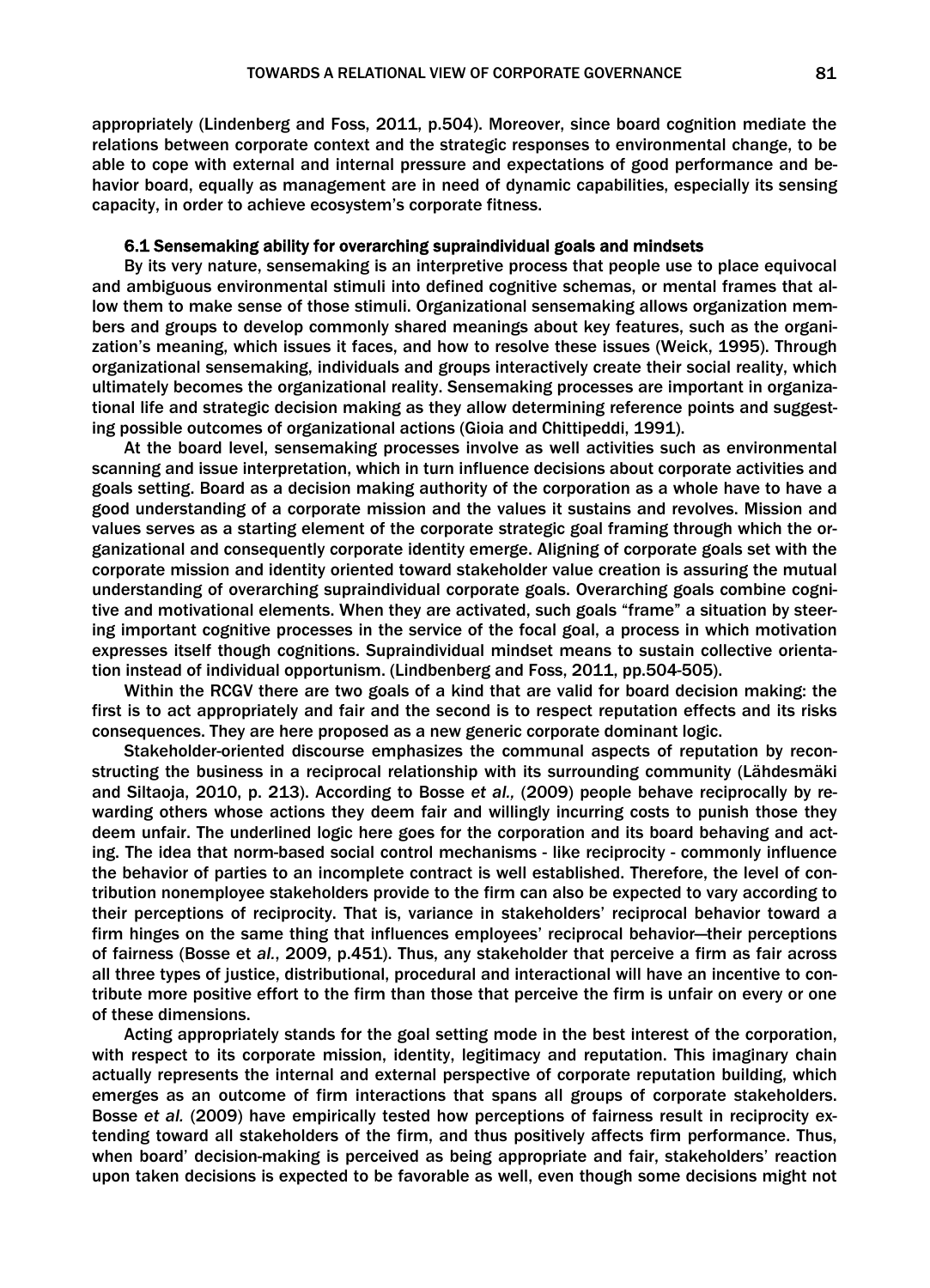meet stakeholder expectations (Fassin, 2012). In the RCGV model, management board is considered also as a stakeholder group. Following overarching, supraindividual goals setting logic, the board should not have more doubt about goals' paradox expressed as the picking-achieving system of equations (Tomšić, 2013a, p.848).

Having in mind that corporate reputation is created both inside and outside of the company, it reflects the quality and the efficiency of the way the company is conduct. The quests of direction, control and responsibility could be well sustained by use of corporate reputation. Thus, CR is suggested as an integrated, internal and external corporate governance mechanism (Tomšić, 2013a). By using of social discourse, reputation could be portrayed as a control mechanism because it tells others about company's compliance with norms and even about how the business is conducted from the moral point of view. In this normative sense, the discourse is based on the kind of social control and is therefore understood as a mechanism to ensure compliance with norms (Lähdesmäki and Siltaoja, 2010, p. 214-215).

But moreover, the reputation role as the governance mechanism expands when is supported by reputational risk management approach. Building on Scadizzo, reputational risk can be seen as a function of the gap between stakeholder expectations and the company performance, with the former measured through regular attitude surveys and the latter through specialized audits (Scandizzo, 2011, p.50). Thus the management of reputational risk is as much a matter of governance, information gathering, accountability and controls as it is a by-product of a firm and its people's commitment to stay true to its mission and its values in their day-to-day work.

Corporate board decision making, in order to safeguards or to reshapes stakeholders' alignment and corporate reputation, has to be performed with a high awareness of reputational risks and its effects on companies control governance mechanisms. The board capable of and willing to perform in line with here proposed generic corporate dominant logic, essentially demonstrates distinguishing, corporate governance specific facet, suitable for sustaining corporate governance overall performance, and thus achieving and sustaining ecosystem's corporate fitness.

# 6.2 Ability to adopt, master and making use of dynamic capabilities sustained with favorable board-member reputation

Within RCGV board takes the member-agency role and becomes the performing predicate. Being in such position, board reputation affects overall corporate reputation. Besides, board reputation could be assessed through its members individual or collective perspective, thus it is important to create and sustain positive individual and collective favorable reputation of board members, since it is taken as a criterion for stakeholders' interaction entry decisions. Stakeholder support, on the other hand is needed for the strategy implementation as well as for the developing of beneficial relationships, to be of use for a company. Relationship to stakeholder group is to be assessed from descriptive, instrumental and normative view (Donaldson and Preston, 1995) of their salient expectations in order to calibrate overall corporate performance. As the descriptive perspective, within RCGV, the corporate dominant logic is understood.

RCGV anticipates that dynamic sensing, seizing and transforming capabilities, as they are introduced in organizational level form are the prerequisite of modern governance in ever-changing environment. A company that is excellent at making the wrong things will fail (Augier and Teece, 2009, p. 411). Arguably, corporation without the board, capable of sensing stakeholder expectations, expectations' gaps and the level of their satisfaction that is achieved so far by actual corporate behavior and performed CG practice, has a huge obstacle in its way to become ecosystem's fit. It especially matter when corporate goals are set and strategies approved. Moreover, board unable of seizing capability, in form of making strategic decisions as well as timely investment decisions, arguably harms corporate resource base and future potentials. The transforming capability within CG perspective actually refers to management board oriented actions with respect to its performance.

Board unable of transforming the management board timely, which implies the replacement of underperforming managers, rewarding of over-performing, and undertaking other necessary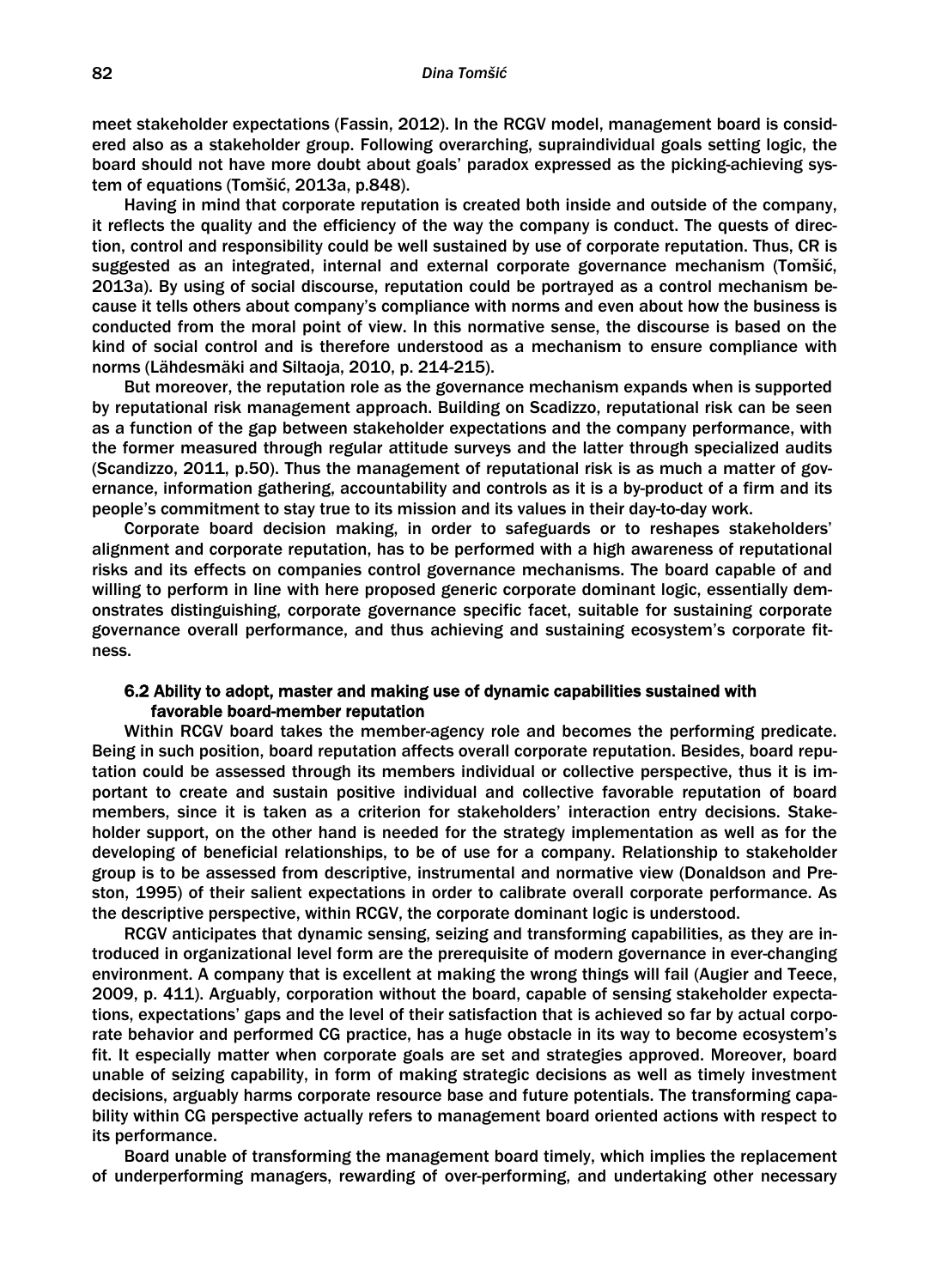sensing, seizing and transformation oriented activities could be considered as the board with unsatisfying governance capacity, and as such a kind of threat and weakness for overall corporate performance, as well as its prospects for survival. Moreover, with respect to its control and strategic role, board that does not sense, act and intentionally correct all the corporate activities that endanger corporate performance or its reputation might be considered as failing in its both, monitoring and directing role, that will consequently weaken its services or resource providing role too.

Following Adner and Helfat (2003) concept of dynamic managerial capabilities can be helpful for explaining the differences in board members respond to changes in the external as well as internal corporate environment. The three attributes could be taken as underpinning indicators of their dynamic capacity on personal level, namely, board member human capital, social capital and cognition, and how they affect particular board member's ability to sustain corporation's fitness and overall performance within his or her assigned board member role and supervisory duty.

The board capable of mastering organizational and individual level dynamic capability, essentially demonstrates self-regulating capacity as the distinguishing, corporate governance specific facet, suitable for sustaining corporate governance overall performance, and thus achieving and sustaining ecosystem's corporate fitness.

#### 6.3 Ability to understand stakeholders' attitudes and balance their expectations.

Corporate behavior as well as its reputation outline an overall corporate performance in terms of economic, financial, social, and environmental outcomes (Fombrun 1996, p. 399) since, while operating, companies interact. These interactions "take place both in the marketplace of goods and services (where strategy is focused) and in the marketplace of ideas (where corporate social performance and political strategy research are focused)" (Mahon, 2002, p. 417). As the consequence of company's interactions, its reputation emerges, encompassing; on the one hand, it's both market actions and behaviors that praise the corporation's competitiveness and conformance at the same time; on the other hand, the extent of stakeholder expectation fulfillment. By obeying to legal and regulatory institutional framework of the environment they operate within, corporations meet a minimum of requirements, in particular a necessary part of their legitimacy. But beside regulative terms, there are normative and cognitive ones (Wang, 2010, Deephouse and Carter, 2005) company should not disregard in order to assure the sustained development of its business activities and an acceptable reputation, as well. So, pursuing of corporate principles, practices and values represents the board-chosen path that deliberately shapes corporate behaving.

Companies that act and perform below stakeholder expectations are gaining unfavorable reputation, which restricts their prospects of long term successful performance (Scandizzo, 2011). As figure 2. depicts, CR is situated as corporate performance consequence, and as antecedent in a next business cycle, as well. By respecting reputational change, board actually has an indirect and direct stakeholder feedback response with regarding corporate direction and behavior, and is in position to deliberately adjust corporate processes. To meet the stakeholder expectation(s) regarding overall corporate performance without significant gap is a hard corporative goal to achieve, but could be calibrated better by delving into the mode of meaning(s) (re)construction to reputational dimensions change. Referring to the doctorial thesis empirical research performed in Croatia in 2012 on a simple of 1000 biggest companies (ranked by total annual income), results point out to emergence of the relational dimension of reputation. Thus, the functional, relational, affective and social dimensions are proposed as the newborn taxonomy of corporate reputation. Table 1. summarizes the empirical findings.

By following new, four-dimensional reputational taxonomy, the interpreting of changes in corporate reputation might be much more accurate than it presently is, if is evaluated through each of four proposed dimensions. Herewith, market performance could be matched with functional reputation, behavior with relational reputation, corporate social responsibility and citizenship with social reputation, and appearance with affective reputation. Besides, such a framework allows for matching, even mapping of relevant primary and secondary stakeholders' require-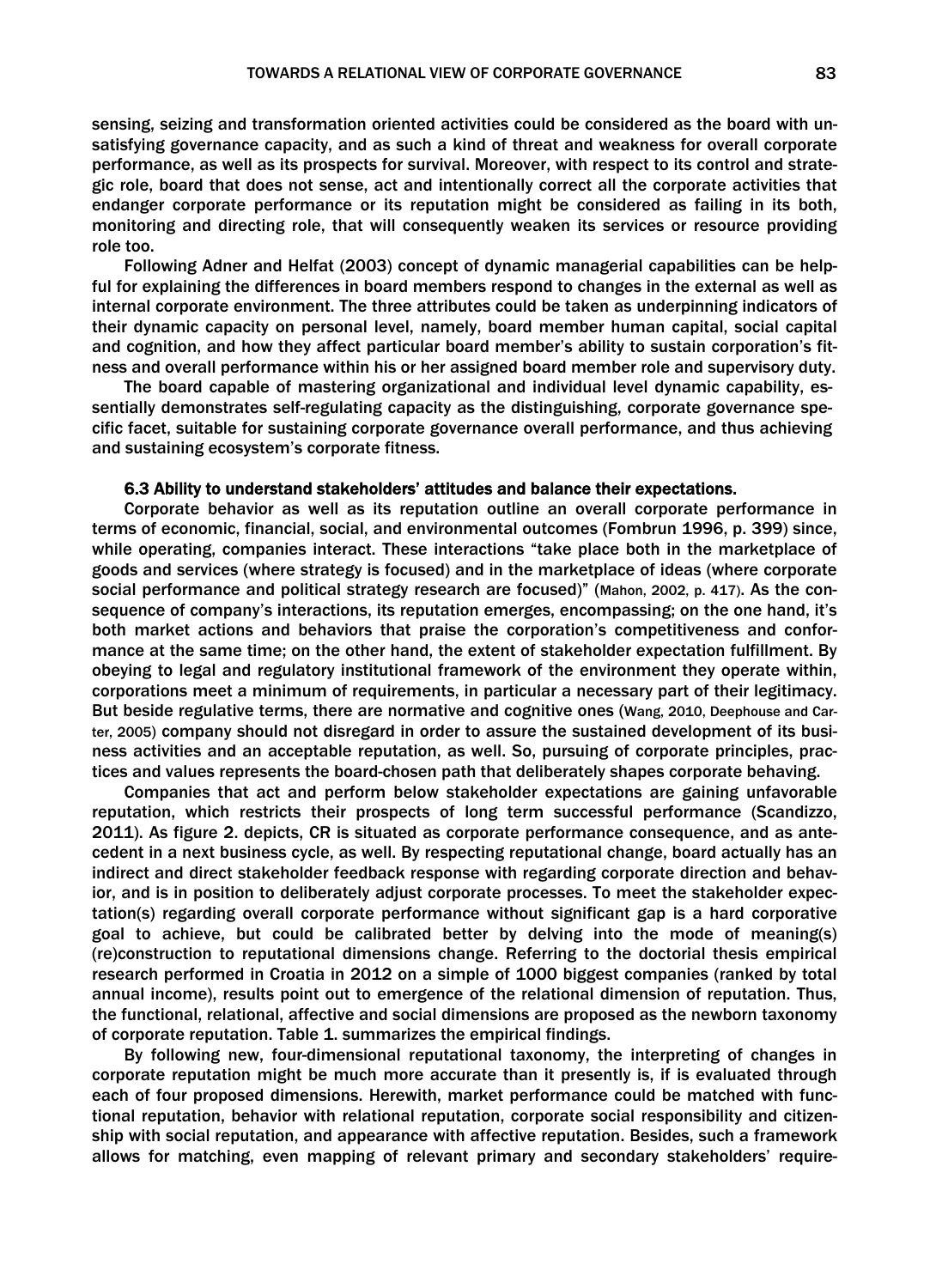ments toward a company, and thus achieving more calibrated decision making, regarding the targeted extent of stakeholder satisfaction.

| <b>REPUTATION</b> | <b>Functional</b>                          | Social                   | Affective             | <b>Relational</b>            |
|-------------------|--------------------------------------------|--------------------------|-----------------------|------------------------------|
| Reference         | Objective world of the Social world of the |                          | Subjective world of   | Experiential world of        |
|                   | true                                       | good                     | the beautiful         | (direct and indirect)        |
|                   |                                            |                          |                       | interactions                 |
|                   | Performance tags of                        | <b>Ethical standards</b> | Individual character  | Values, culture, behavior    |
|                   | functional system                          | <b>Expectation gap</b>   | Image                 | organizational identity.     |
| <b>Indicators</b> | Competence                                 | Integrity                | <b>Attractiveness</b> | <b>Relationship mode</b>     |
|                   | <b>Success</b>                             | <b>Responsibility</b>    | <b>Uniqueness</b>     | <b>Fairness</b>              |
| Appraisal style   | Cognitive-rational                         | <b>Ethical</b>           | <b>Emotional</b>      | <b>Behavioral</b>            |
| Sub dimensions    | Performance                                | <b>CSR</b>               | Communication         | <b>Trust and credibility</b> |
|                   | <b>Ouality</b>                             | Citizenship              | <b>Emotions</b>       | Commitment                   |
|                   | Capability                                 |                          | Character             | <b>Reliability and</b>       |
|                   |                                            |                          |                       | responsibility               |
|                   |                                            |                          |                       | Legitimacy                   |

Table 1: Corporate reputation generic four dimensional taxonomy

Izvor: Tomšić, D. (2013b). The role of corporate reputation in building dynamic capabilities of firms. The doctorial thesis in preparation. Zagreb: Faculty of economics and business. The model is built on the basis of Eisenegger and Imhof (2008, p.130).

Respecting previously stated theoretical and empirical research results of CG and CR fields, as well as proposed conceptualization insights, the governance control mechanisms and reputation dimensions relationship could be accessed through high-medium-low scale, a kind that is common at risks management practice. Thus, following proposed dominant logic, corporate board decision making, in order to safeguards or to reshapes stakeholders' alignment and corporate reputation, has to be performed with a high awareness of reputational risks and its effects on companies control governance mechanisms.

Besides, having in mind that stakeholder' relations could be regarded as the firm specific network reveals the hidden talent of corporate reputation: a company that posses positive reputation, and is perceived as behaving fairly within its complex network of internal and external relationships may use its reputational platform as a kind of privilege information and knowledge sharing space that Nonaka and its colleagues labeled as *Ba*: the shared context for knowledge creation (Nonaka *et al.*, 2000).

Corporate reputation, viewed in such an dynamic mode, actually means its transformation from one-directional (inside out) oriented emitting resource to bidirectional, two ways (inside out and outside in) operating flow, which capture is role as a resource and as a driver capability. Reputational capability is defined as the capacity of companies to make use of their reputational potential in order to create, develop, maintain and exploit interactions with stakeholders within the overall performance context for the purpose of knowing valuable and relevant information, ideas and knowledge, and for the effective balancing of the company's resource base. Since stakeholders in interaction with the company gain experience and feelings of it, directly or indirectly, that form their attitude, and moreover their behavior toward the company in focus, by making use of its reputation capacity a company may achieve better understanding of its arms length as well as embedded relationships, thus cutting the expectation gap (Tomšić, 2013b).

In line with previously stated propositions, the board able to understand stakeholders' attitudes and balance their expectations essentially demonstrates leveraging capacity and a dynamic flexibility of corporate governance practice, suitable for sustaining corporate governance overall performance, and thus achieving and sustaining ecosystem's corporate fitness.

## 7. CONCLUDING REMARKS

The challenge of this article was to propose ecosystem's corporate fitness as an ultimate goal of a good corporate governance practice and RCGV as flexible and dynamic corporate gov-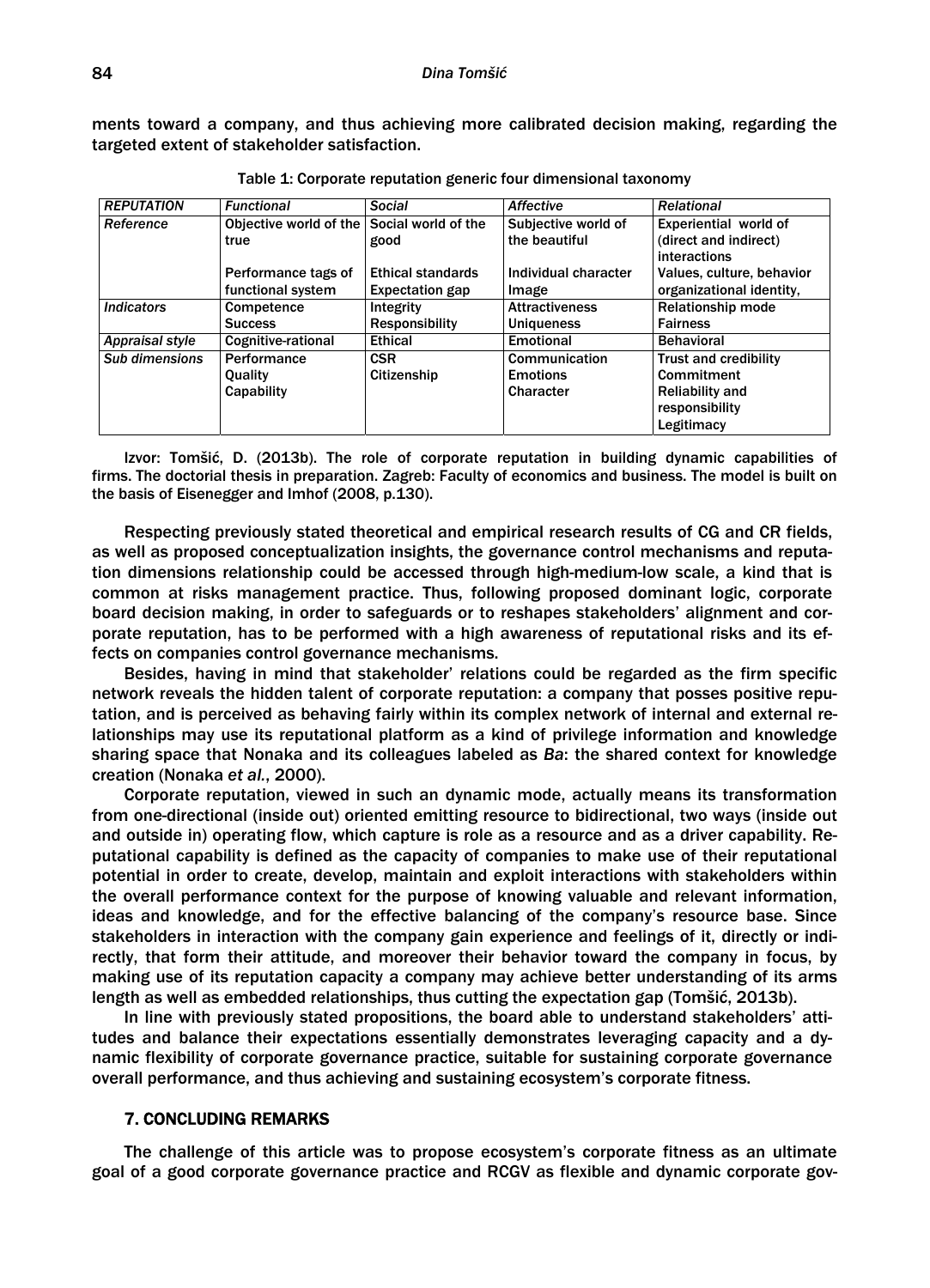erning model. By orienting towards relational aspect of corporate governance, the missing link for a holistic perspective is highlighted and added, in particular, ecosystem stakeholders' interacting. Besides, the idea of the paper might help in resolving many ongoing debates within the field. Corporate reputation potential, along with dynamic capabilities, corporate and board', are surely surprising as being introduced to corporate governance field. However, in searching for improvements of effectiveness and efficacy of governance system, and in sensing and implementing corporate change and renewal in a manner that is highly regarded in market as well as in non market arena, they are more than desirable and robust concepts. Their significance is expected to increase in the future, as they form a constituting part of the business sustained success.

Social actor meta-theory seems like the promising avenue for resolving many underexplained questions within stakeholder orientation. Corporate fitness as well as the underlying capability that are in line with the contemporary strategy's state of art hopefully will served as the new path for developing of more efficient and effective corporate governance practice, possibly as the yardstick for corporate governance quality. The insights and propositions offered here need to be further empirically tested in order to gain the firm inference and explanatory power, which is considered as the major limitation of the article.

## **REFERENCES**

Adner, R. and Helfat, C. E. (2003), Corporate effects and dynamic managerial capabilities. *Strategic Management Journal*, 24, 1011-1025.

Adler P.S., Kwon S. (2002), Social capital: prospects for a new concept. *Academy of Management Review* 27(1), 17–40.

Amit, R. and Schoemaker, P. (1993), Strategic assets and organizational rent, *Strategic Management Journal* 14(1), 33-46.

Augier, M. and Teece, D. J. (2009), Dynamic Capabilities and the Role of Managers. *Organization Science,* 20(2), 10–421.

Baker, G. and Gibbons, R. and Murphy, K.J. (2002), Relational Contracts and the Theory of the Firm. *The Quarterly Journal of Economics,* 117(1),pp.39-84.

Blair, M. M, Stout, L. (2007), Specific Investment and Corporate Law: Explaining Anomalies in Corporate Law. Retrieved 18 November 2012 from www.corporation2020.org/SummitPaperSeries.pdf.

Bosse, D. A., Phillips, R. A. and Harrison, J. S. (2009), Stakeholders, reciprocity, and firm performance. *Strategic Management Journal*, 30, 447-456.

Bromley, D. B. (2000), Psychological aspects of corporate identity, image, and reputation. *Corporate Reputation Review*, 3(3), 240-252.

Cadbury, A. (2000), The corporate governance agenda. *Journal of Corporate Governance, Practice-Based Papers*, 8, 7–15.

Coleman J. S. (1988), Social capital in the creation of human capital. *American Journal of Sociology*  94, 95–120.

Committee on the Financial Aspects of Corporate Governance (1992), *Report with Code of Best Practice,* [Cadbury Report]. London: Gee Publishing.

Davis, J. H., Schoorman, F. D. and Donaldson, L. (1997), Towards a Stewardship Theory of Management. *Academy of Management Review*, 22(1), 20-47.

Deephouse, D. L. and Carter, S. M. (2005), An examination of differences between organisational legitimacy and organisational reputation. *Journal of Management Studies*,42, 329-360.

Deephouse, D. L. and Suchman, M. (2008), Legitimacy in organizational institutionalism, 49–77. In R. Greenwood, C. Oliver, R. Suddaby, & K. Sahlin-Andersson (Eds.), *The Sage handbook of organizational institutionalism.* Sage Publications, Thousand Oaks.

Devine, I. and Halpern, P. (2001), Implicit Claims: The Role of Corporate Reputation in Value Creation. *Corporate Reputation Review*, 4(1), 42-49.

DiMaggio, P. J. and Powell, W. W. (1983), The iron cage revisited: institutional isomorphism and collective rationality in organizational fields. *American Sociological Review*, 48, 147-160.

Donaldson, T. and Preston, L. E. (1995), The stakeholder theory of the corporation: Concepts, evidence, and implications, *Academy of Management Review*, 20(1), 65–91.

Dortok, A. (2006), A Managerial Look at the Interaction between Internal Communication and Corporate Reputation, *Corporate Reputation Review*, 8(4), 322-338.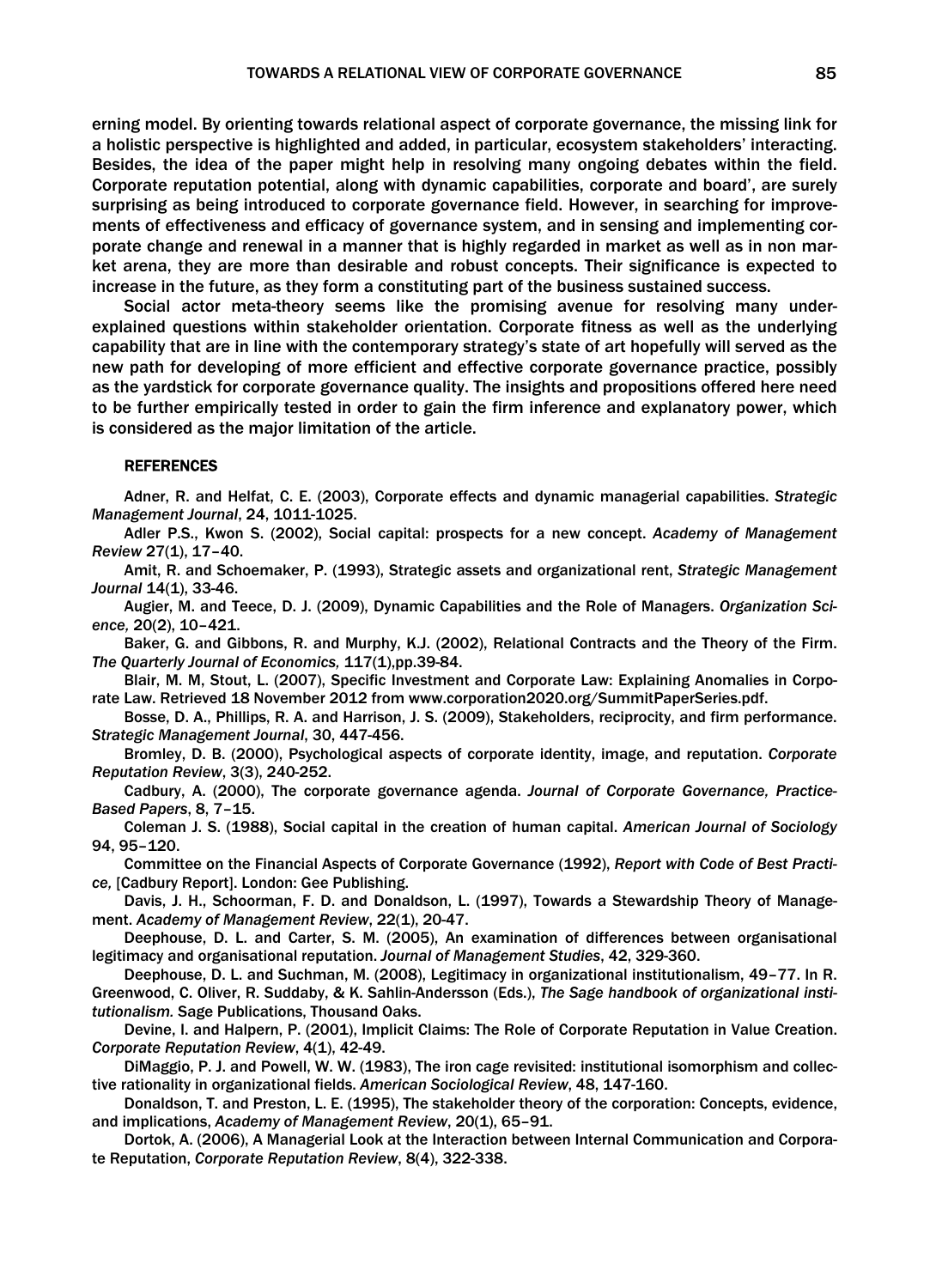Dyer, J. H. and Hatch, N. W. (2006), Relation-specific capabilities and barriers to knowledge transfers: creating advantage through network relationships. *Strategic Management Journal*, 27, 701–719.

Dyer, J. H. and Singh, H. (1998), The Relational View: Cooperative Strategy and Sources of Interorganizational Competitive Advantage, *Academy of Management Review*, 23(4), 660-679.

Eisenegger, M. and Imhof, K. (2008), The True, The Good and the Beautiful: Reputation Management in the Media Society, 125-146. In: Zerfass A., Ruler B. and Sriramesh K. (eds.), Public Relations Research. European and International Perspectives and Innovations. VS Verlag für Sozialwissenschaften, Wiesbaden.

Fassin, Y. (2012), Stakeholder Management, Reciprocity and Stakeholder Responsability. *Journal of Business Ehtics*, 109, 83-96.

Fombrun, C. J. (1996), *Reputation: Realizing Value from the Corporate Image.* Boston, MA: Harvard Business School Press.

Fombrun, C. J. (2001), Corporate reputations as economic asset, 289-312. In Hitt, M., Freeman, E.R. and Harisson, S.J. (2001) *The Blackwell Handbook of Strategic Management.* Blackwell Publishers: Oxford.

Fombrun, C. J. and Shanley, M. (1990), What's in a name? Reputation building and corporate strategy. *Academy of Management Journal*, 33, 233-258.

Freeman, R. E. (1984), *Strategic management: A stakeholder approach.* Boston, MA, Pitman Press. Gioia, D. A. and Chittipeddi, K. (1991), Sensemaking and sensegiving in strategic change initiation. *Strategic Management Journal*, 12(6), 433–448.

Hall, R. (1992), The strategic analysis of intangible resources. *Strategic Management Journal*, 13, 135- 144.

Hall, R. (1993), A framework linking intangible resources and capabilities to sustainable competitive advantage. *Strategic Management Journal*, 14, 607-618.

Helfat, C. E., Finkelstein, S., Mitchell, W. Peteraf, M., Singh, H., Teece, D. and Winter, S. (eds.) (2007), *Dynamic Capabilities: Understanding Strategic Change in Organizations.* London: Oxford Blackwell.

Hodgkinson, G. P. and Healey, M. P. (2011), Psychological foundations of dynamic capabilities: reflexion and reflection in strategic management. *Strategic Management Journal*, 32, 1500–1516.

Itami, H. and Roehl, T. W. (1987), *Mobilizing invisible assets*. Cambridge, MA, Harvard University Press. Jensen, M. C. and Meckling, W. H. (1976), The Theory of the Firm: Managerial Behaviour, Agency Costs, and Ownership Structure, *Journal of Financial Economics*, (3), 305-360.

Jones, T. (1995), Instrumental Stakeholder Theory: A Synthesis of Ethics and Economics. *Academy of Management Review*, 20(2), 404–437.

King, B.G., Felin, T. and Whetten, D.A. (2010), Finding the Organization in Organization Theory: A Meta-Theory of the Organization as a Social Actor. *Organization Science,* 21(1), 290-305.

Kor, Y. Y. and Mesko, A. (2013), Dynamic managerial capabilities: Configuration and orchestration of top executives' capabilities and the firm's dominant logic. *Strategic Management Journal*, 34, 233–244.

Kuhn, T. S. (1962), *The structure of scientific revolution.* Chicago: University of Chicago Press.

Lähdesmäki, M. and Siltaoja, M. (2010), Towards a Variety of Meanings – Multiple Representations of Reputation in the Small Business Context. *British Journal of Management*, 21, 207-222.

Lindenberf, S. and Foss, N.J. (2011), Managing joint production motivation: The role of goal framing and governance mechanisms. *Academy of Management Review*, 36(3), 500-525.

Lindberg (2003), The Cognitive Side of Governance. The Governance of Relations in Markets and Organizations Research in the Sociology of Organizations, 20, 47-76.

Lampel, J. and Shamsie, J. (2000), Probing the unobtrusive link: dominant logic and the design of joint ventures at General Electric. *Strategic Management Journal,* 21(5), 593–602.

MacMillan, K., Money, K., Downing, S., and Hillenbrand, C. (2004), Giving your organisation SPIRIT: an overview and call to action for directors on issues of corporate governance, corporate reputation and corporate responsibility. *Journal of General Management* 30(2), 15–42.

MacMillan, K., Money, K., Downing, S. and Hillenbrand, C. (2005), Reputation in Relationships: Measuring Experiences, Emotions and Behaviors. *Corporate Reputation Review,* 8(3), 214-232.

Mahon, J. F. (2002), Corporate reputation: Research agenda using strategy and stakeholder literature. *Business and Society*, 41(4), 415-445.

Marr, B., Schiuma, G. and Neely, A. (2004), The dynamics of value creation: mapping your intellectual performance drivers, *Journal of Intellectual Capital*, 5(2), 312-325.

Minoja, M. (2012), Stakeholder Management Theory, Firm Strategy and Ambidexterity. *Journal of Business Ehtics*, 109, 67-82.

Nonaka, I., Toyama, R. and Konno, N. (2000), SECI, Ba and leadership: A unified model of dynamic knowledge creation, *Long Range Planning*, 33, 5-34.